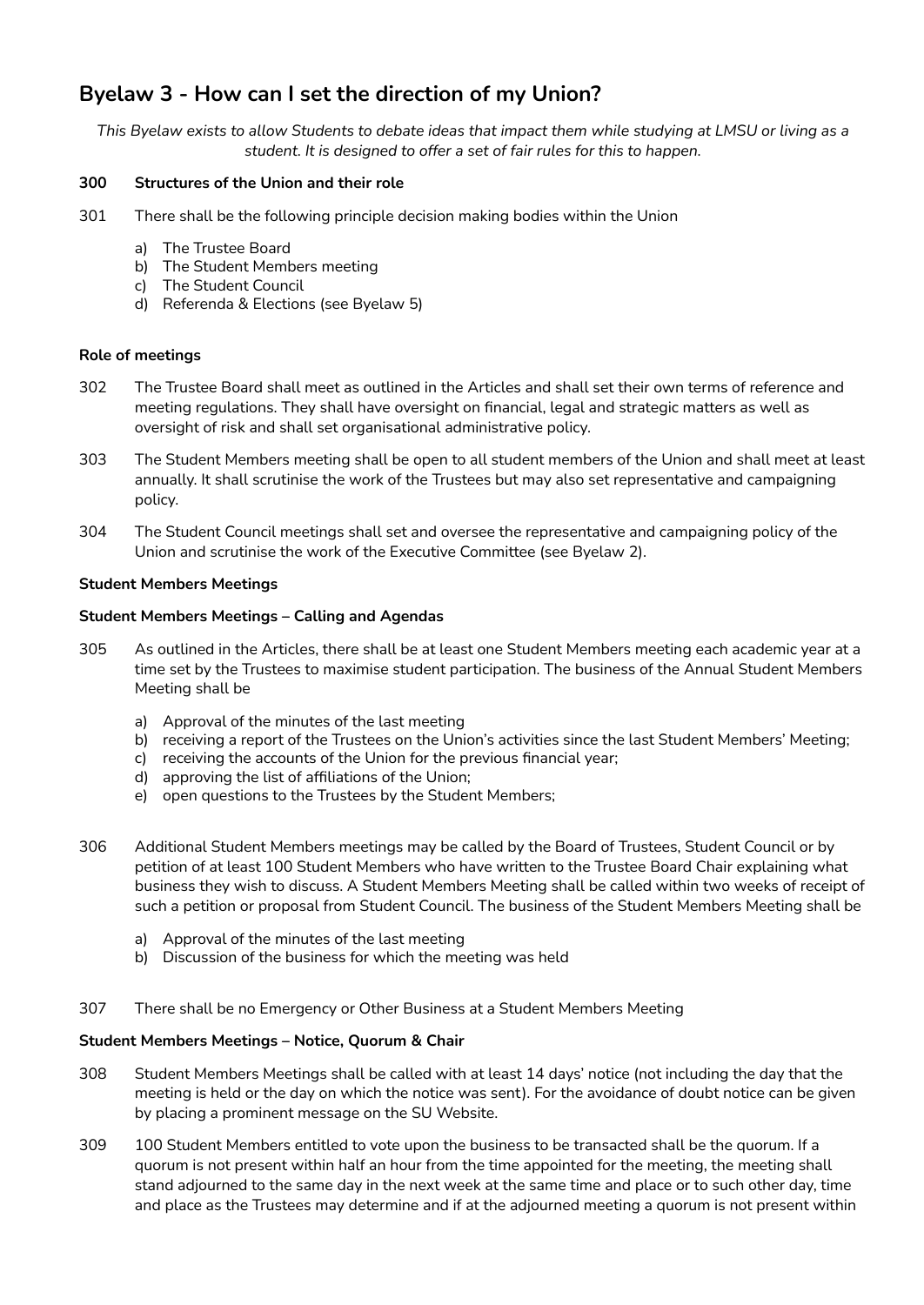half an hour from the time appointed for the meeting then the quorum shall be those student members present.

310 Student Members Meetings shall be chaired by the Chair of Student Council. Should they not be present within 10 minutes of the start of a meeting where a quorum is present then the members present shall elect someone from among their number to be the chair for the meeting.

# **Student Council**

## **Student Council - Powers**

- 311 Student Council shall have the following powers and duties
	- a) Subject to the Articles, to pass any representative and campaigning policy to be undertaken by the Executive Committee;
	- b) To hold the Executive Committee accountable for their activity in relation to representative or campaigning policy;
	- c) To receive reports from the Executive Committee, Trustees, and any other student forums or committees;
	- d) To approve Student Members of the Trustee Board as outlines in the Articles;
	- e) To co-opt Ordinary Student Members should the 10 positions not be filled by cross campus election;
	- f) To co-opt Part Time Officers where a vacancy arises in line with Byelaw 2;
	- g) To approve the calling of a Student Members Meeting and submit a proposal to it;
	- h) To consider removal of representatives and Trustees as outlined in the Articles;
	- i) To set up Task & Finish groups to undertake work between meetings of Student Council and elect members to them from among the Student Council members;
	- j) To elect representatives to conference except where this is required by cross campus ballot;
	- k) To make requests to Trustees.

## **Student Council – Membership, Frequency & Quorum**

- 312 The Membership of Student Council shall be
	- a) All members of the Executive Committee
	- b) 10 Ordinary Student Members elected
	- c) Up to 24 representatives appointed from Societies and Sports Clubs (maximum one representative per group)'
	- d) Up to 12 Undergraduate Student Reps elected or co-opted by Student Reps from each faculty as outlined by the Returning Officer each year.
	- e) Up to 12 Postgraduate Student Academic Representatives Student Reps elected or co-opted by Student Reps from each faculty as outlined by the Returning Officer each year.
- 313 Vacancies created by resignations shall be filled by co-option by the forum or group that appointed the Council member.
- 314 There shall be at least four meetings of Student Council a year with dates set for the following 12 months in June to best coincide with key university meetings. Additional meetings can be called by the Executive Committee or 10 other members of the Council by petition to the Student Council chair.
- 315 The quorum for Student Council shall be 50% plus 1 of the occupied seats one week before the Council is due to be held.

#### **Student Council – notice, location and agenda**

316 Notice of the time, date and place of all Student Council meetings, along with an invitation for items to be included on the agenda will be sent to all Student Council members at least seven days before each meeting. For the avoidance of doubt notice can be given by placing a prominent message on the SU Website. The deadline for proposals and additional items requested by Student Council members shall be 72 hours before the meeting and such items shall be accepted at the discretion of the chair. All items shall be circulated to Student Council members at least 48 hours before the meeting.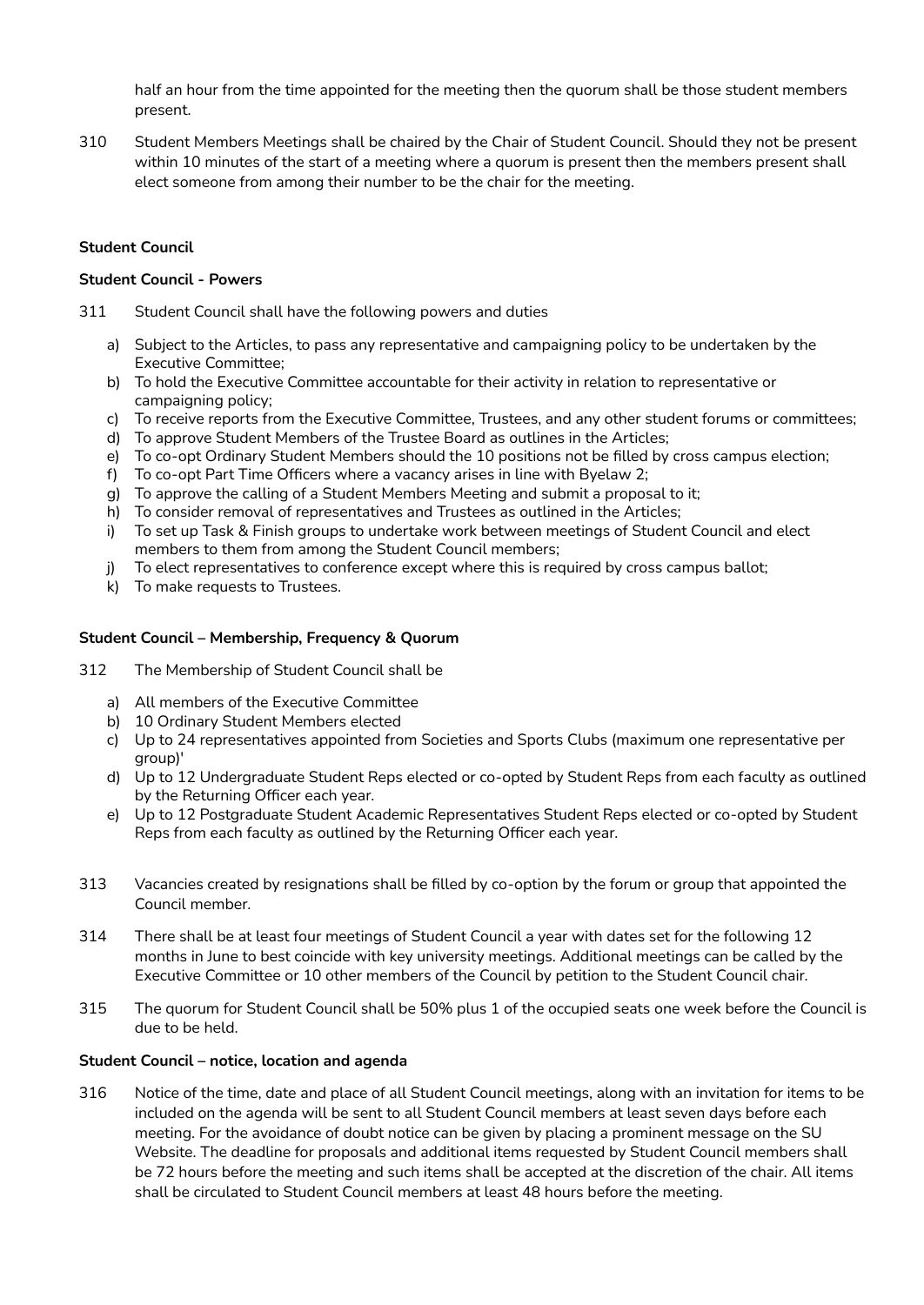- 317 The meeting can take place at any location that, in the view of the Chair, maximises engagement including online.
- 318 The agenda shall be confirmed by the Chair but shall include (in order)
	- a) Opening remarks from the Chair (including apologies)
	- b) Elections (if any)
	- c) Approving Minutes of the last meeting and discussing Matters arising
	- d) Executive Committee Report and questions
	- e) Reports from other bodies
	- f) Proposals for debate
	- g) Guest speakers
	- h) Other business approved by the Chair
	- i) Business that has emerged since the deadline for items as approved by the Chair

## **Student Council Reports- Executive Committee accountability**

- 319 The Executive Committee shall present a summary written report prepared by the President to every Council Meeting which shall outline key tasks performed by each member and indicate which areas of work they have been responsible for. The report shall:
	- a) List the contents of all directions from the previous Council Meetings which have been delegated to named Executive Officers.
	- b) Indicate whether all or part of the directions has been fulfilled.
	- c) List all outstanding actions
- 320 Student Council may decide on the following actions for this report
	- a) Approval of the whole report
	- b) Approval of the whole report apart from specific sections
	- c) Request for prioritisation of an area of the report
	- d) Request that an area of work be stopped
	- e) Censure (complaint) about the completion of work by one or more Executive Officers with a request for the Executive to redress this by the next report to Student Council.
	- f) Vote of no confidence (removal from office) of one or more Executive Officers in line with the Articles. For Full Time Officers this may additionally mean removal from employment.

# **Submission of Proposals**

- 321 Proposals must be submitted by a minimum of two Council Members at least 72 hours before the Student Council Meeting. The Proposal must be submitted in a format outlined by the Student Council Chair and be related to representative and campaigning policy.
- 322 Emergency Proposals those discussing an issue that has arisen after the 72 hour deadline and cannot wait to be debated – may be accepted by the Chair at their discretion.

#### **Submission of Amendments**

- 323 Amendments to Proposals may be submitted in writing (including by email) to the Chair of Student Council up to 1 hour before the start of the Council Meeting. These will be accepted at the sole discretion of the chair and will be only be accepted if it deals with an issue directly related to the main proposal and it either:
	- a) It adds text to increase the activity or position outlined in the main proposal **or**
	- b) It removes text to decrease the activity of position outlined in the main proposal.
- 324 Those wishing to both add and remove text must submit different amendments.
- 325 The Chair shall decide on the order of debate on amendments in such a manner that maximises accessibility for council members.

#### **Attendance at Student Council and record**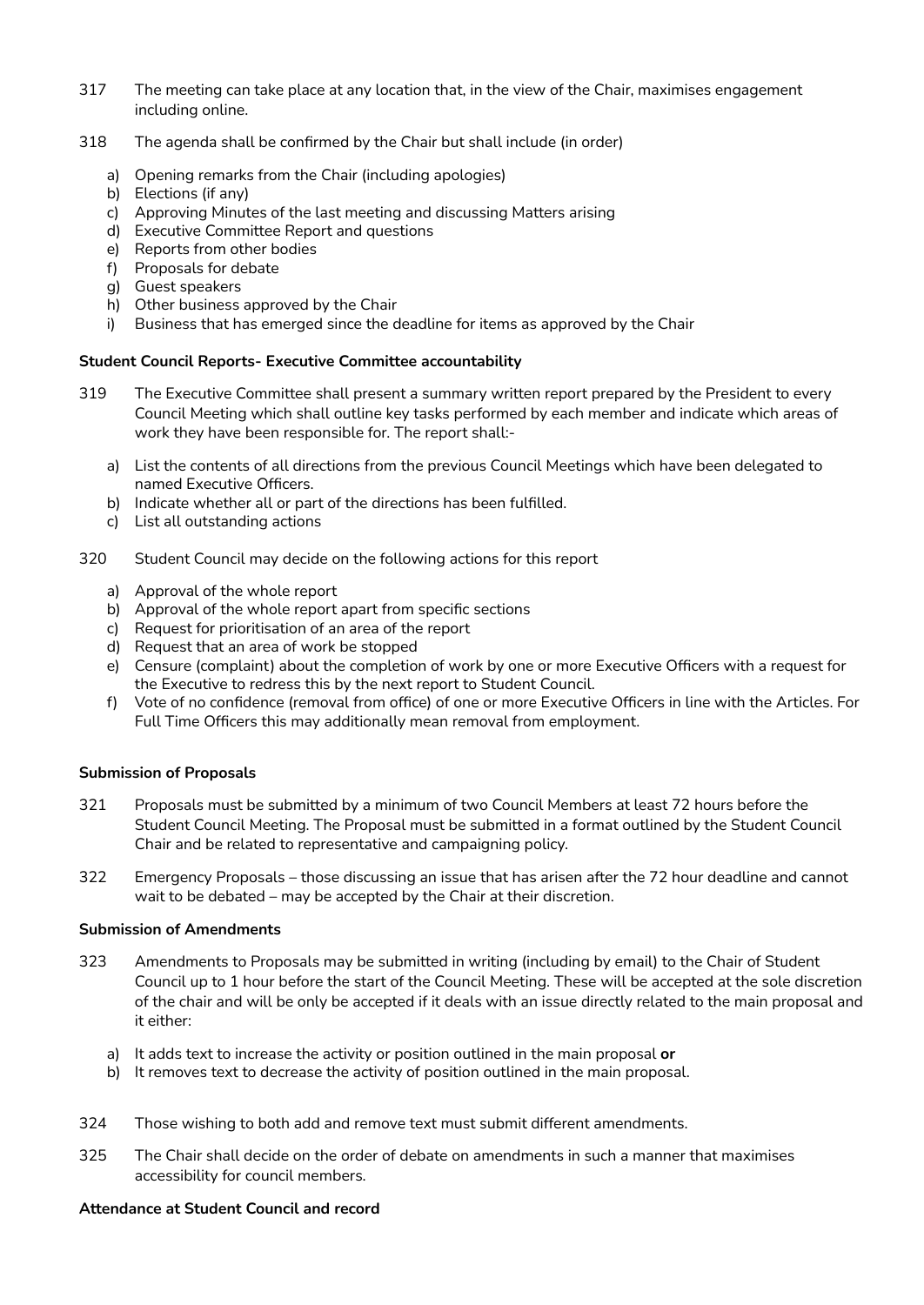- 326 Student Council members must attend all meetings or give apologies. If any member misses two Student Council meetings in an academic year without apologies of the Chair prior to the meeting, they will be deemed to have resigned from office, unless absence is due to mitigating circumstances, decided upon by the Chair.
- 327 All Student Members may attend Student Council meetings as observers and may be granted speaking rights at the discretion of the Chair who may remove these rights at any point.
- 328 Any Guest Speaker. Including members of University staff may attend and speak at Student Council meetings at the discretion of the meeting. The Trustee Board may appoint any Union staff to attend as observers.
- 329 The Trustee Board shall ensure that minutes are kept of each Student Council Meeting.

# **Chair of Student Council**

- 330 At the first Student Council meeting of the year, the members will elect a Chair and Vice Chair for the rest of the year from among the members of Student Council.
- 331 The duties of the Chair & Vice Chair shall be:
	- a) To promote an accessible and inclusive culture at Student Council and among members outside formal meetings.
	- b) To ensure the proceedings of Student Council inform members on the issues being reported and debated to allow them to make meaningful decisions.
	- c) To seek the clear resolution of issues and the creation of Policy so that the Union can concentrate on representing students and make change for them
	- d) To ensure fair and balanced debate within meetings
	- e) To ensure a safe environment within meetings
	- f) To promote Student Council and its workings to Student Members
	- g) Any other duties as set out in their Job Description as approved by the Trustee Board
- 332 To enact these duties, but for no other reason, and in line with other byelaws the Chair shall have the following powers:
	- a) To set processes for the submission of proposals and reports to Student Council
	- b) To agree to accept proposals and other business for discussion at the meeting in line with these byelaws
	- c) To call those who have submitted business to a meeting to speak and to assign a time limit for them to do so
	- d) To call those who wish to speak against an item at a meeting to do so and assign a time limit for them to do so, paying particular attention to their duties to ensure balance
	- e) To grant additional rounds of speeches on items to extend the debate and give more information to allow council members to make their decisions
	- f) To decide the order in which people speak, except that in a proposal debate the discussion will alter between those in favour and those against
	- g) To refer an item to another body within the Union
	- h) To call the meeting to vote on an item by a show of hands
	- i) To request a count on the show of hands of people present at a meeting
	- j) To confirm the outcome of a vote on a specific item at a meeting
	- k) To confirm a break in the business of the meeting for up to 15 minutes
	- l) To remove an item from the agenda and for it not to be discussed
	- m) To close the meeting
	- n) To adjourn the meeting to another time and place within 7 days of this meeting. Notice of the new time and place shall be given via the website within 48 hours.
- 333 Should a meeting of Student Council or Student Members Meeting be unhappy with the decisions or conduct of the chair then the following proposals may be called and the Chair will grant their debate as long as 10 or more members present wish for the proposal to be called by a majority show of hands.
	- a) That the last decision of the Chair be reversed (decided by simple majority vote)
	- b) That the Chair be removed from their position for the rest of this meeting (decided after a round of